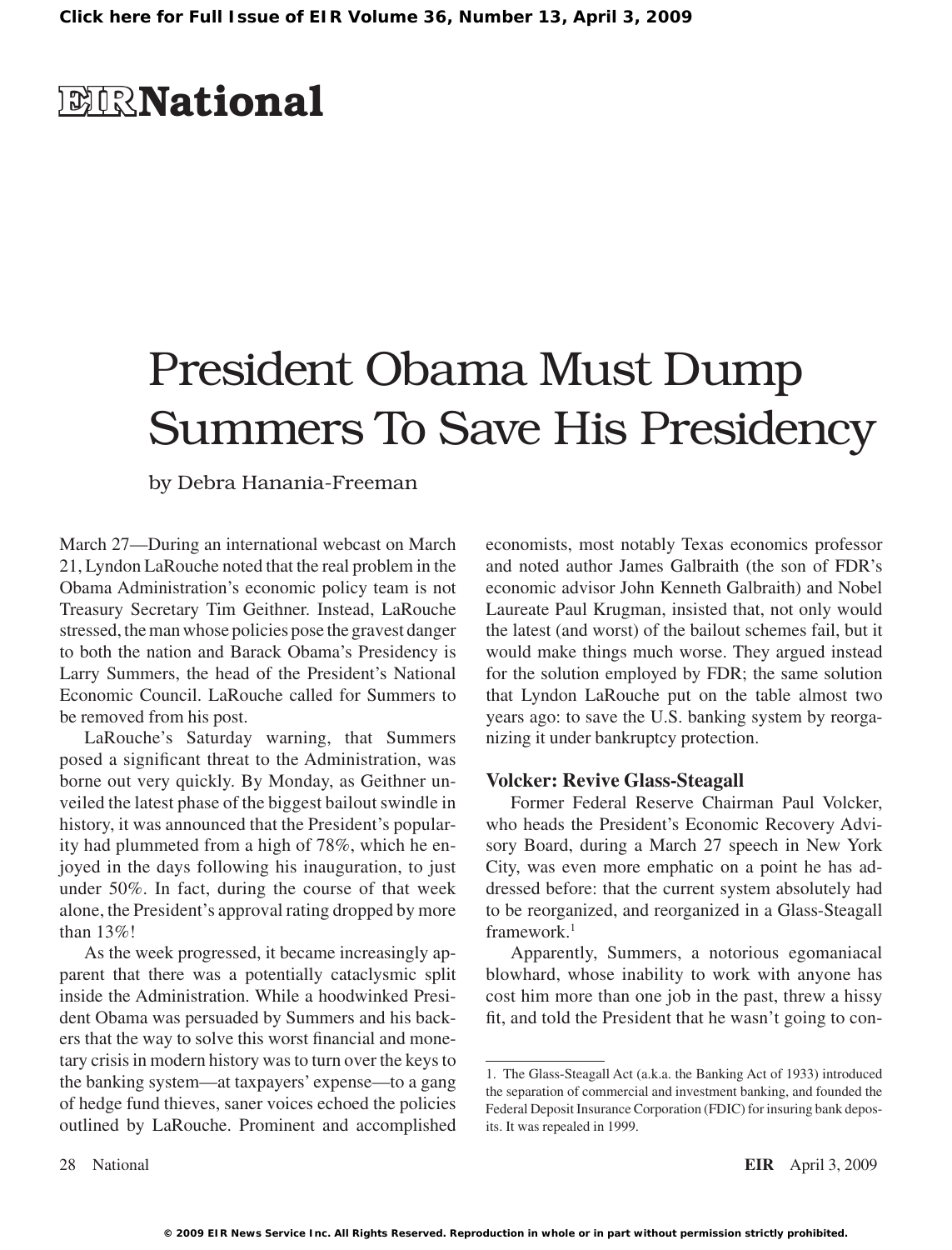

White House/Pete Souza

*The White House's disastrous economic policies, LaRouche declared, do not originate with Treasury Secretary Geithner (seated, right foreground), but with the egomaniacal Larry Summers (standing). As LaRouche recently mused, "If Summers falls, can Spring be far behind?" Shown: a meeting of the President's Budget Committee, Feb. 6, 2009.*

tinue to play in the same sandbox as Volcker. Unfortunately, Obama has been brainwashed into believing that, in order for him to begin to solve the disaster he inherited from the Bush-Cheney Administration, he needs the support of the very Wall Street thieves who are largely responsible for this latest phase of the collapse, and that Larry Summers is critical to winning him that support.

So, on March 25, Office of Management and Budget (OMB) director Peter Orszag announced that President Obama was putting Volcker in charge of a tax-code review aimed at closing loopholes, streamlining the law, and generating revenue. Orszag said the review, given a deadline of Dec. 4, was being ordered to make recommendations on steps to simplify the code, built over the last 96 years, in ways that would reduce tax evasion, and what he called "corporate welfare."

There was no mistaking what had occurred. Just after Volcker had disagreed with Summers over both the timing of regulatory reform, and the core question of the necessity of bringing back Glass-Steagall, which Summers personally worked to wreck in 1999, the former Fed chairman was being sent off to work on taxes for the rest of the year. Obama's personnel choice was not only wrong, but potentially fatal to his Presidency. Despite Volcker's many problems, he is one of the few serious economic thinkers in the U.S., and the only such person inside the Obama Administration, who has the stature to credibly oppose Summers' bullying economic insanity.

In the interest of freeing President Obama from the toxic threat that Summers poses to his Presidency and to the nation, it is time to take a close look at just what Larry Summers represents.

#### **Summers' Perfidy**

Long before Summers became Treasury Secretary during the last 18 months of Bill Clinton's second term, he distinguished himself as an ardent opponent of the American system of economics. After studying under Martin Feldstein at Harvard, Summers joined the staff of the Council of

Economic Advisors under Ronald Reagan. In that post, he argued successfully for radical cuts in both corporate and capital gains taxes as the best incentive for economic growth. He also insisted that unemployment insurance and welfare payments are among the single greatest contributors to unemployment, and as such, should be scaled back.

In December 1991, when Summers served as chief economist for the World Bank, a memo that bore his signature was leaked to the press. The internal memo, which clearly was not intended for the public, argued that although free trade would not necessarily benefit the environment in developing sector countries, there was clear economic logic in dumping waste there. In an aside to the memo, leaked to the press, Summers cynically suggested that "I think the economic logic behind dumping a load of toxic waste in the lowest wage countries is impeccable and we should face up to that.... I've always thought that under-populated countries in Africa are also vastly underpolluted."

In 1993, Summers joined the Clinton Administration as Undersecretary for International Affairs. In that post, he promoted genocidal economic shock therapy against the Russians, demanded an expansion of the power of the IMF, and increased deregulation by the Japanese (in 1997); he brags about his role in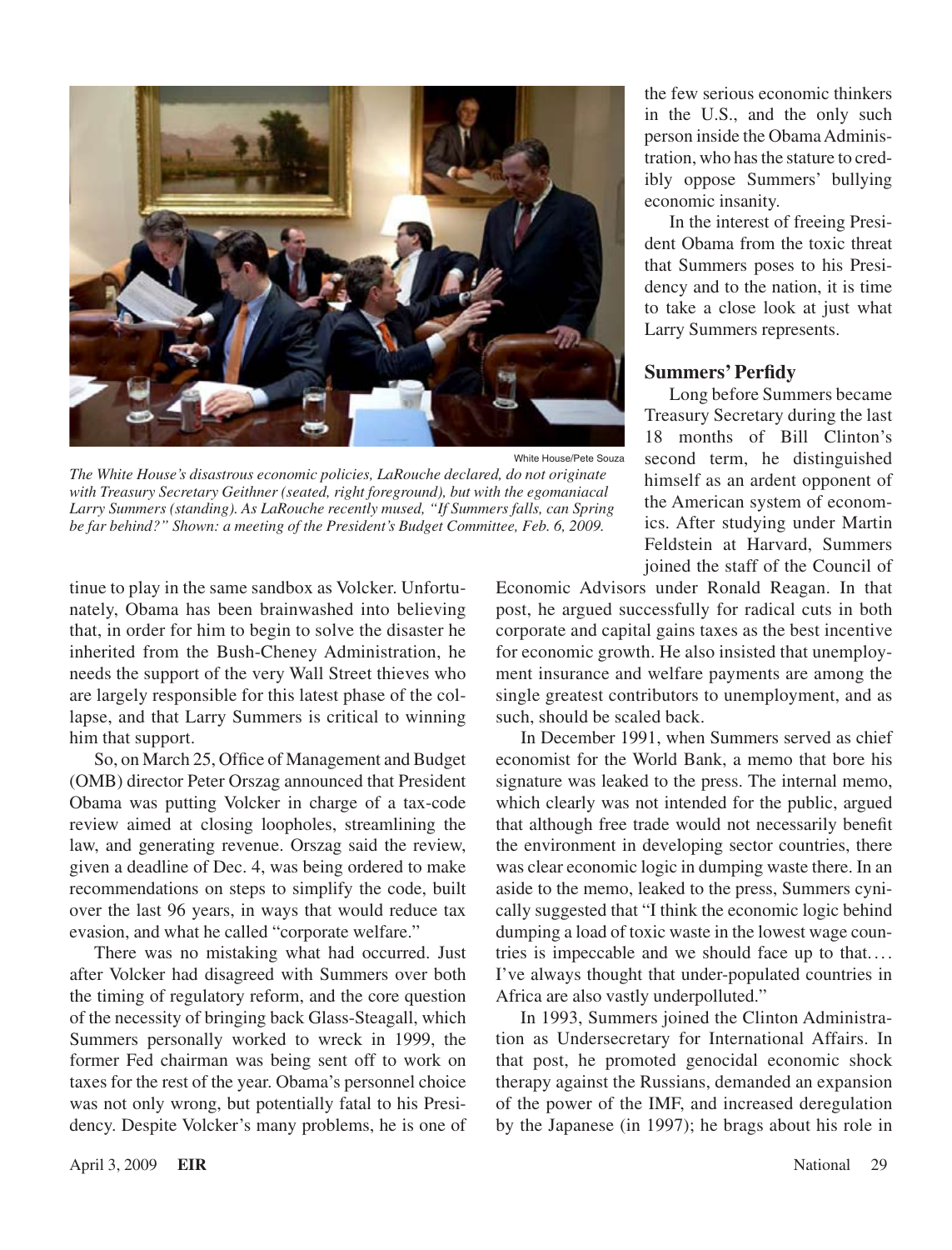forcing the Korean government to raise its interest rates and balance its budget in the midst of a horrible economic crisis, a policy sharply criticized at the time by Nobel Laureates Paul Krugman and Joseph Stiglitz.

At the same time, according to a book by Paul Blustein, Summers, along with Paul Wolfowitz, tried to convince the Clinton Administration to effect a regime change in Indonesia.

All of this paled in comparison to the pain and damage inflicted on this nation and its people once he became Treasury Secretary. During the California energy crisis of 2000, Secretary Summers teamed up with Federal Reserve chairman Alan Greenspan and Enron executive Kenneth Lay to work over California Gov. Gray Davis, lecturing him that the cause of the crisis was excessive government regulation. Summers bullied Davis into further deregulating California's utilities and relaxing California's environmental standards in order to "reassure the markets."

However, nothing did more damage to this nation or more to cause this current crisis than the wrecking operation Summers led against any and all forms of financial regulation.As Treasury Secretary, Summers played the decisive role in convincing Congressto do what had been attempted, but failed, more than 12 times in 25 years: repeal the Glass-Steagall Act, which had been enacted in 1933 after the Pecora Commission catalyzed popular support for stronger regulation by hauling bank officials in front of the Senate Banking and Currency Committee to answer for their role in the stock market crash.

Immediately after taking over as Treasury Secretary, when the Administration, and especially the President, were distracted by other matters, Summers mounted a relentless lobbying effort to pass the Gramm-Leach-Bliley Act, which repealed key portions of Glass-Steagall, and allowed commercial banks to get into the mortgage-backed securities and collateralized debt obligations game. The measure also created an oversight disaster, with supervision of banking conglomerates now split among a host of different government agencies—agencies that, more often than not, failed to let each other know what they were doing, and what they were uncovering.

Another dirty little secret about Summers'tenure as Treasury Secretary wasthe role he played in torpedoing any regulation of derivatives trading. Just prior to

moving up to the top post at Treasury, Summers became a singular and strong advocate, inside the Clinton Administration, for what was nothing less than a time bomb: Sen. Phil Gramm's (R-Tex.) other measure that let these banking-conglomerates-in-the-making create and trade derivatives without regulation.

#### **Promoting Derivatives**

Indeed, during a 1998 Senate hearing, Summers testified against the regulation of the derivatives market on the grounds that we could trust Wall Street! "The parties to these kinds of contracts," he said, "are largely sophisticated financial institutions that would appear to be eminently capable of protecting themselves from fraud and counterparty insolvencies, and most of which are already subject to basic safety and soundness regulation under existing banking and securities laws." He continued to defend over-the-counter derivatives and block all moves to regulate them, up through 2000, calling them "an important component of the American capital markets, and a powerful symbol of the kind of innovation and technology that has made the American financial system as strong as it is today."

It would be hard to make assumptions that turned out to be more wrong. Larry Summers was either the most corrupt and sinister Treasury Secretary in our nation's history, or the most incompetent one. However, his high-level managing position for D.E. Shaw, one of the most secretive of hedge funds, upon leaving office, would tend to argue in favor of the former.

Even more damning, though, was an op-ed by Summersin the Nov. 19, 2005 *New York Times*. In that piece, written upon the death of radical libertarian economist Milton Friedman, Summers makes the startling revelation that Friedman was "his hero." In the piece, which he entitled "The Great Liberator," Summers argues that "any honest Democrat will admit that we are now all Friedmanites," writing that Friedman not only made enormous contributions to monetary policy, but even greater contributions "in convincing people of the importance of allowing free markets to operate unencumbered."

It is little wonder, then, that an increasing number of economists and Democrats believe that President Obama is, as Rep. Peter DeFazio (D-Ore.) has stated, "ill-advised by Larry Summers." In January 2009, as the Administration tried to pass its stimulus bill, De-Fazio, along with economists, including James Gal